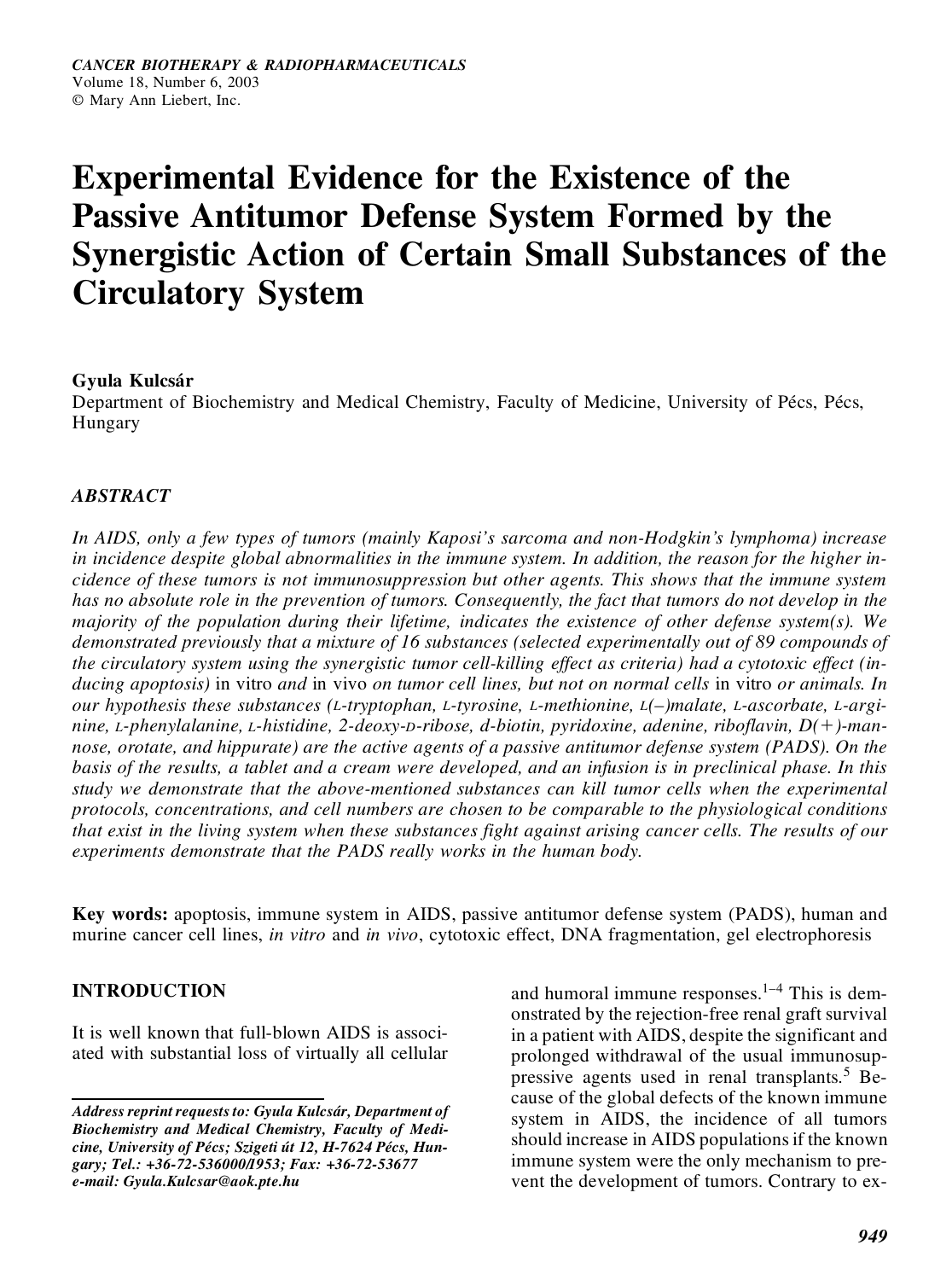pectations, only the incidence of some types of tumors, mainly Kaposi's sarcoma (KS) and non-Hodgkin's lymphoma (NHL), has increased significantly.<sup>6,7</sup> Taking into consideration that (1) a significant, continuous fall was observed in the percentage of AIDS-related KS in European AIDS cases (*p*-trend  $\leq 0.0001$ <sup>8</sup>; (2) large differences can be observed in tumor incidence between homosexual, and heterosexual, hemophilic, and injection-drug-user AIDS patients<sup>2,9</sup>; (3) cohort studies indicate that KS occurs at a relatively constant rate before immune suppression becomes profound (starting 1–2 years after HIV infection), and the incidence does not increase as the immune function declines<sup>10</sup>; and (4) an increase in the incidence of KS and NHL has not yet been described in children with AIDS, who have also been treated and then examined regularly over an extended period<sup>11</sup>; it can be stated that even in the case of the above-mentioned tumors the reason for the high incidence is not defects of the immune mechanism. This is supported by epidemiological observations showing that the increase of incidence is caused by other effects (viruses, Tat protein of HIV, etc.).<sup>12,13</sup> In summation, the activity of the known immune system declines, but the incidence of tumors still does not increase in consequence.

We can exclude the short survival time of patients as the reason for that, because in clinical reports a variety of other malignancies in HIVinfected persons<sup>6,14</sup> and in immunosuppressed organ allograft recipients<sup>2,15</sup> have been noted, but their frequency is no higher than in the healthy population.

We can also exclude the fact that the majority of tumors are eliminated by the remaining part of the immune system, because it is unable to reject renal graft in  $\widehat{AIDS}$  patients<sup>5</sup> and the low levels of immune reaction facilitate rather than inhibit tumor growth (enhancement).<sup>16–18</sup>

The explanation that natural killer cells and macrophages have a role in tumor prevention in the above cases is refuted by many publications.15,19 The impairment of natural-killer-mediated cytotoxicity by plasma of cancer patients is correlated to their nucleosome concentrations, because the nucleosomes released from dead cells may allow the tumor cells to escape naturalkiller-mediated lysis.<sup>20</sup> It has been strongly suggested that tumor-associated macrophages may even promote tumor growth. $21-23$  The observations made in connection with AIDS, including the diminished cytotoxic capability and pool sizes

of natural and lymphokine-activaded killer cells, the abnormal function of monocytes and macrophages, $1-4$  and the unchanged incidence of the majority of tumors despite these, supply the strongest evidence against the general tumor-preventive role of natural killer cells and macrophages *in vivo*.

The above findings strongly support that the known immune system has no significant role in the prevention of tumor development.

This conclusion is corroborated by many of other publications. For example, the tumors possess different active and passive mechanisms of immune escape, including Fas ligand expression by the tumor, immunosuppressive cytokines, inhibitory neuropeptides and so forth as active mechanisms, and inadequate expression of adhesion and costimulatory molecules (e.g., B-7) as passive mechanisms.<sup>24</sup> The majority of clinically relevant tumors are not, or only weakly, immunogenic. $2,25$ 

Despite the ineffectiveness of the known immune system detailed above, the majority of people do not die from tumors. There are two possible explanations for this contradiction. First, there is no defense against tumors—a tumor may develop from every cell arising, and only the rise of a cancer cell is a rare singular event. This assumption includes the high vitality of cancer cells under any condition. However, this contradicts the observation that the cell death rate is still high within non-necrotic tumor tissue,  $26$  that 70% to 90% of newly produced tumor cells in humans die spontaneously by a mechanism that is as yet poorly understood, $27$  and that millions of tumor cells can be shed into the circulation every day from a rapidly growing tumor 1 cm in size, but only a very small percentage  $(<0.01\%)$  initiate metastatic colonies.<sup>28</sup>

The other possible explanation is that cancer cell formation is quite common, but that the majority of cells are not able to multiply to produce a tumor because they die shortly after they arise. The reasons for death may either be entirely random effects or the action of a systematic defense system. Were cell death an absolutely accidental event and were it to occur independently of any kind of defense mechanism, the simultaneous development of a number of primary tumors in organs should be a relatively frequent occurrence. However, the development of even double synchronous primary tumors is rather rare.<sup>29,30</sup> Therefore, the fact that tumors do not develop in the majority of the population during their life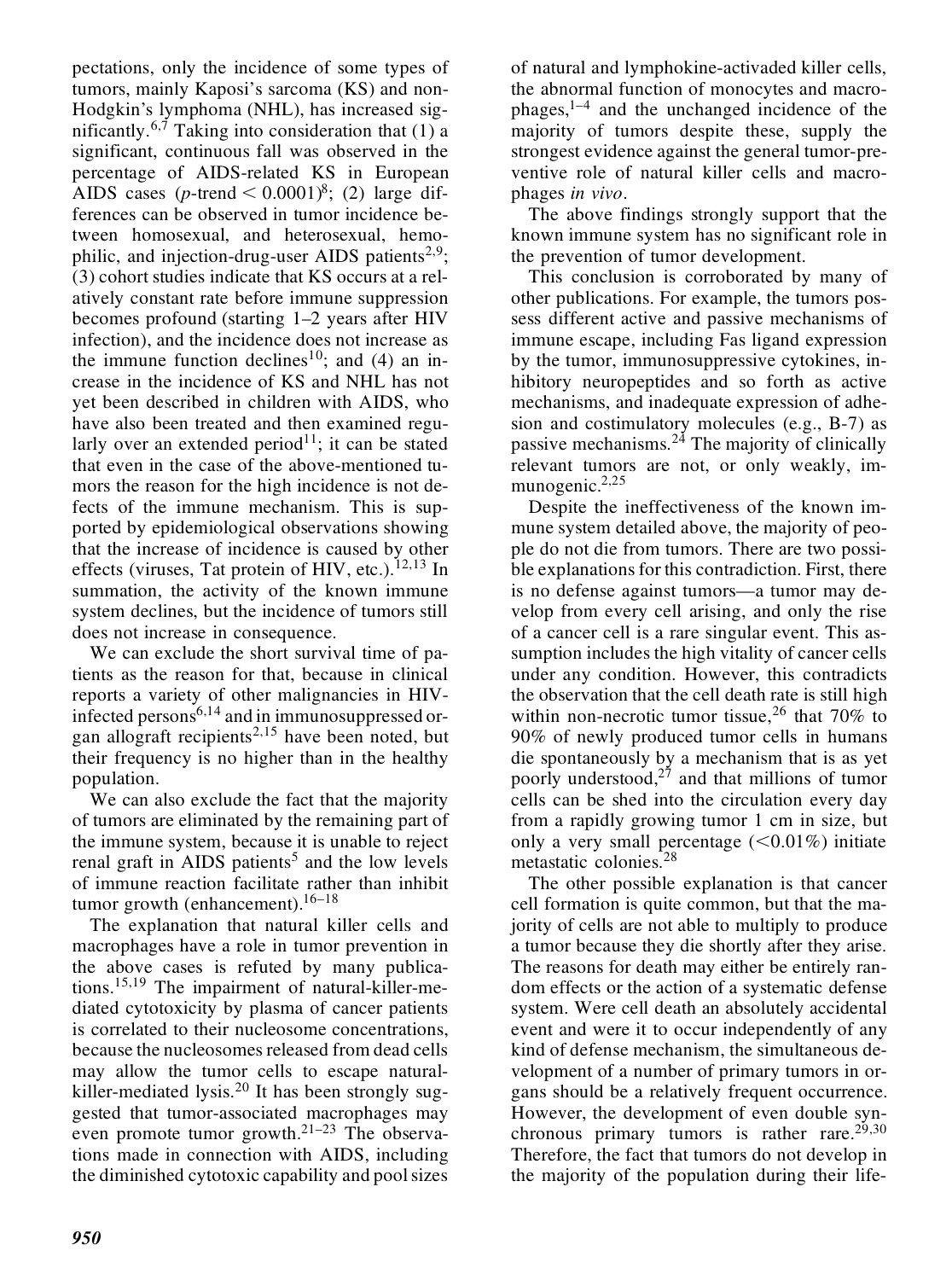time, despite the ineffectiveness of the known immune system, can only be explained by assuming that the arising tumor cells are destroyed by the action of other systematic defense system or systems.

Obviously, the components of a general defense mechanism (a "surveillance") must be in the circulatory system. It is well known that different small substances of the circulatory system (amino acids, monosacharides, nucleobases, vitamins, membrane permeable intermediates of cell metabolism, etc.) can reach and enter both normal and tumor cells. Their uptake by normal cells is regulated, but there is abundant evidence that the uptake of the majority of these substances by tumor cells is increased, unregulated and proportional to their availability.<sup>31–35</sup> A net flux of them occurs toward the tumor cells, and they may attain high levels relative to the levels in surrounding normal tissues. $32,33$  These observations are well known and widely accepted; what is more, some techniques of tumor detection (e.g., positron emission tomography) use this feature of cancer cells.<sup>35,36</sup>

According to our hypothesis, the above feature of tumor cells may be fatal for them because some of the mentioned substances may be toxic if their concentrations can reach high levels in the cells. We speculate that these substances destroy the arising tumor cells in the majority of the population during their lifetime, if the number of cells arisen is not too high (absence of strong carcinogenic effects) or the concentrations of the required substances are not too low (healthy subjects, balanced food intake). Otherwise, the number of tumor cells arising can exceed a critical value (critical cell number) at which the divisions of cells overcompensate the killing of cells by the mentioned substances, and if the cancer cells are not immunogenic it is most likely that a tumor develops. The killing of tumor cells by the given substances form the passive antitumor defense system (PADS).

There are many examples of substances or proteins that have more than one fundamentally different role in the living systems (e.g., glutamate: building block of proteins and important neurotransmitter; glycogen synthase kinase-3: an enzyme that regulates glycogen synthesis and a member of survival signaling pathway, etc.) The known function of the "killer" molecules of PADS is not protection of the organism but, according to our hypothesis, they have a protective role, as a second function, when tumor cells arise

and exist. This dual role is very similar to the protective role of substances (e.g., fatty acids, porphyrins, lactic acid, etc.), which (besides their well known other functions) are bactericidal to certain pathogenic microorganisms.<sup>15</sup> However, the tumor cells do not differ to such an extent from the normal cells, like the nonself pathogenic microorganisms. To the best of our knowledge, there is no absolute, qualitative difference between normal and tumor cells at all. This precludes the possibility that a single compound can destroy the tumor cells selectively; killing them needs the collective, simultaneous, synergistic effect of more than one cooperating substance.

We demonstrated previously  $37-40$  that the mixture of 16 substances (L-tryptophan, L-tyrosine, L-methionine, L(–)malate, L-ascorbate, L-arginine, L-phenylalanine, L-histidine, 2-deoxy-D-ribose, d-biotin, pyridoxine, adenine, riboflavin, orotic acid, hippuric acid, and  $D(+)$ -mannose), selected experimentally on the basis of the above hypothesis out of 89 substances of the circulatory system, had a cytotoxic effect *in vitro* and *in vivo* on various tumor cell lines, but not on normal cells *in vitro* and animals. In the experiments, the mixture of the above substances was called the active mixture. It was also proved by different methods that active mixture induced apoptosis of tumor cells, but not normal cells.<sup>39,40</sup> We collected from the scientific literature much experimental data, epidemiological, and clinical observations that support our hypothesis about PADS. The collection of these data and observations have been published.<sup>40,41</sup>

In this study, we investigate whether the existence and operation of PADS can be demonstrated experimentally. Therefore, in the experiments reported in this present paper, the experimental protocols, concentrations, and cell numbers were chosen to be comparable to the physiological conditions that probably exist when the above-mentioned substances, the supposed agents of PADS, fight against arising cancer cells.

## **MATERIALS AND METHODS**

#### **Materials**

Adenine, L-arginine, L-phenylalanine, L-histidine, L-tryptophan, L-tyrosine, L-methionine, 2 deoxy-D-ribose, L(–)malic acid, d-biotin, pyridoxine, riboflavin, L-ascorbic acid sodium salt,  $D(+)$ -mannose, and sodium bicarbonate (all of them were cell culture tested biochemicals) were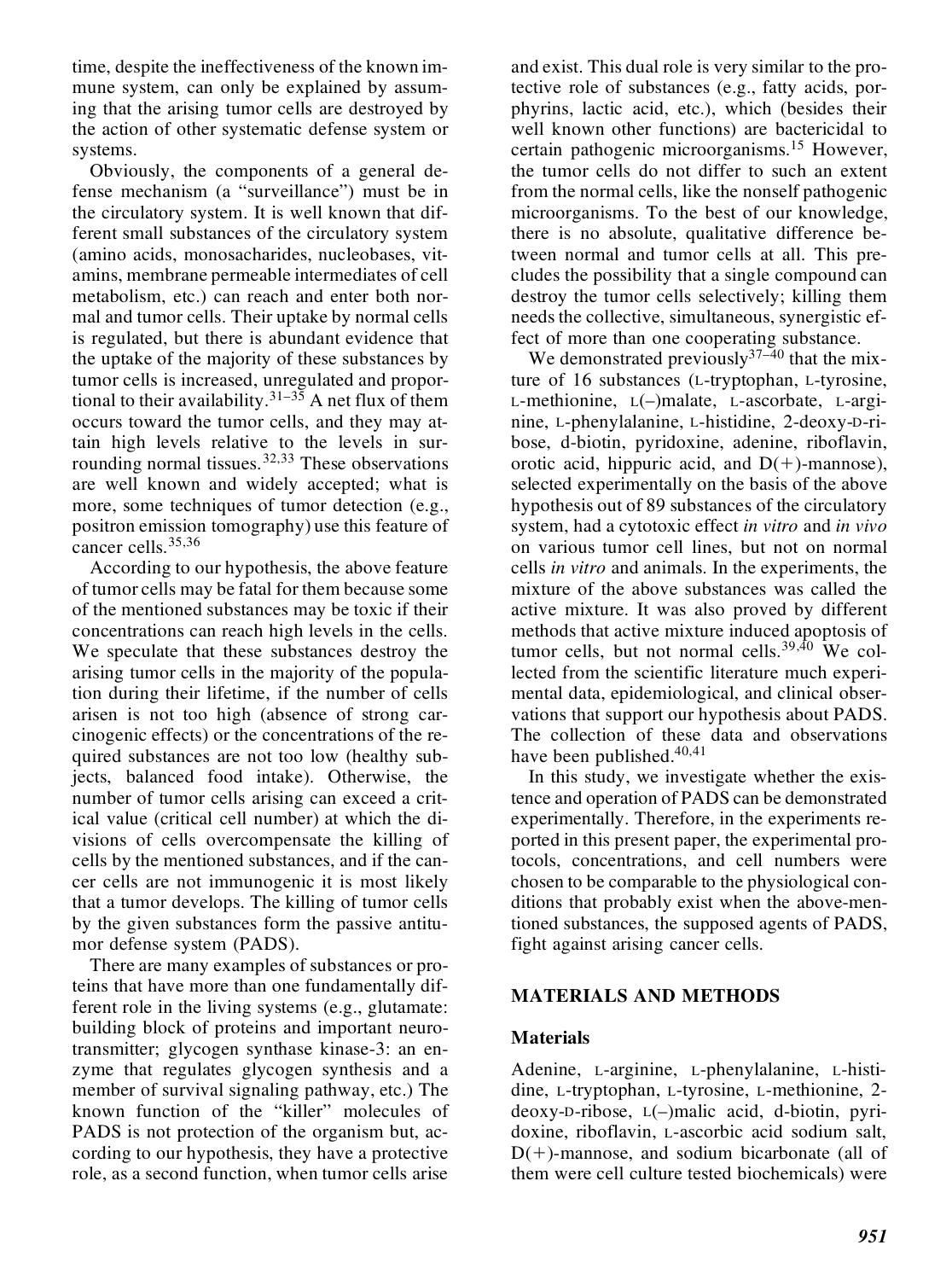purchased from Sigma-Aldrich Co. (Budapest, Hungary). RPMI-1640, trypan blue, folic acid, hypoxanthine, D-pantothenic acid hemicalcium salt, orotic acid monosodium salt, hippuric acid sodium salt, and betaine were also purchased from Sigma-Aldrich Co. (Budapest, Hungary). Amino acid Kit (AS-30), nicotinamide, and thiamin hydrochloride were obtained from Serva Feinbiochemica GmbH & Co. (Heidelberg, Germany), succinic acid disodium salt from FLUKA AG (Buchs, SG, Switzerland), and fetal calf serum from Sebak GmbH (Aidenbach, Germany). All other chemicals were of the purest grade available from Reanal Finechemical Co. (Budapest, Hungary).

# **Mice**

Six (6)- to 8-week-old female BALB/c mice were obtained from Department of Immunology and Biotechnology, University of Pécs (Pécs, Hungary). All mice were housed in plastic cages, five mice per cage, and provided with food and water ad libitum.

## **Tumor Cells and Culture**

The Sp2/0-Ag14 mouse myeloma cell line was kindly provided by Prof. Dr. Péter Németh. The K562 human erythroleukemia cell line was the kind gift of Prof. Dr. Júlia Szekeres. The Sp2/0- Ag14 and K562 cells were cultured in RPMI 1640 medium containing L-glutamine (2 mM), penicillin (100 U/mL), streptomycin (100  $\mu$ g/mL), and 10% fetal calf serum. The cells were incubated in a humidified atmosphere of  $5\%$  CO<sub>2</sub> at 37°C. All cell lines were free of *Mycoplasma*.

# **Cytotoxicity Assay**

The effect of mixtures was assessed by adding the components dissolved in the applied medium in the indicated concentrations to cultures in 96 well or 24-well microplates or in Petri dishes. The logarithmically growing Sp2/0-Ag14 and K562 cells were harvested from the medium and resuspended to a final concentration, depending on the kind of experiment, in 250  $\mu$ L or 1 mL or 25 mL appropriate medium containing the tested mixture. The compositions of active mixtures and control mixtures are given in the figure legends. At the end of our experiments the number of viable Sp2/0-Ag14 and K562 cells was counted microscopically with trypan blue dye exclusion method, or the cell death was detected visually by invert microscope, or the cultures were photographed directly from the culture plates.

## **DNA Gel Electrophoresis**

DNA fragmentation was monitored by gel electrophoresis as described previously.<sup>42</sup> Briefly, the untreated, control mixture, or active mixture treated K562 cells, were collected by centrifugation, washed in buffer (140 mM NaCl, 3 mM KCl, 8 mM Na<sub>2</sub>HPO<sub>4</sub>, 1.5 mM KH<sub>2</sub>PO<sub>4</sub>, pH 7.1), resuspended ( $5 \times 10^6$  cells) in 0.5 mL of 45 mM Tris-borate buffer-1 mM EDTA, pH 8.0, containing 0.25% Nonidet P-40 and 0.1% RNase A, incubated at 37°C for 30 minutes, treated with 1 mg/mL of proteinase K, and incubated for an additional 30 minutes at 37°C. After incubation, 0.1 mL of loading buffer (0.25% bromphenol blue, 30% glycerol) was added, and 40 *m*L of the tube contents were transferred to the gel. Electrophoresis was performed on 1.6% agarose gel containing 0.5 *m*g/mL ethidium bromide at 80V for 1–2 hours with a TAE (40 mM Tris-acetate, 1 mM EDTA) running buffer. DNA was visualized under ultraviolet light and photographed.

## **Evaluation of Antitumor Activity of Living System in i.p. Tumor Model**

BALB/c mice (five mice per group) were injected i.p. with various numbers of Sp2/0-Ag14 mouse myeloma cells suspended in 0.2 mL RPMI 1640 medium, and the mice were monitored daily for mortality.

## **Statistical Analysis of Data**

The statistical comparisons were performed by the two-tailed Student's *t* test.

# **RESULTS**

## **Comparison of the Effects of Active Mixtures Containing Their Components in the Maximum or Minimum Concentration Occurring in the Blood on K562 and Sp2/0- Ag14 Cells**

In this experiment we investigated the effects of a maximal active mixture (the final concentration of its components in a well, corresponded to their maximum concentration existing in the blood), a minimal active mixture (containing its components in the minimum concentration found in the blood), and a control mixture on K562 and Sp2/0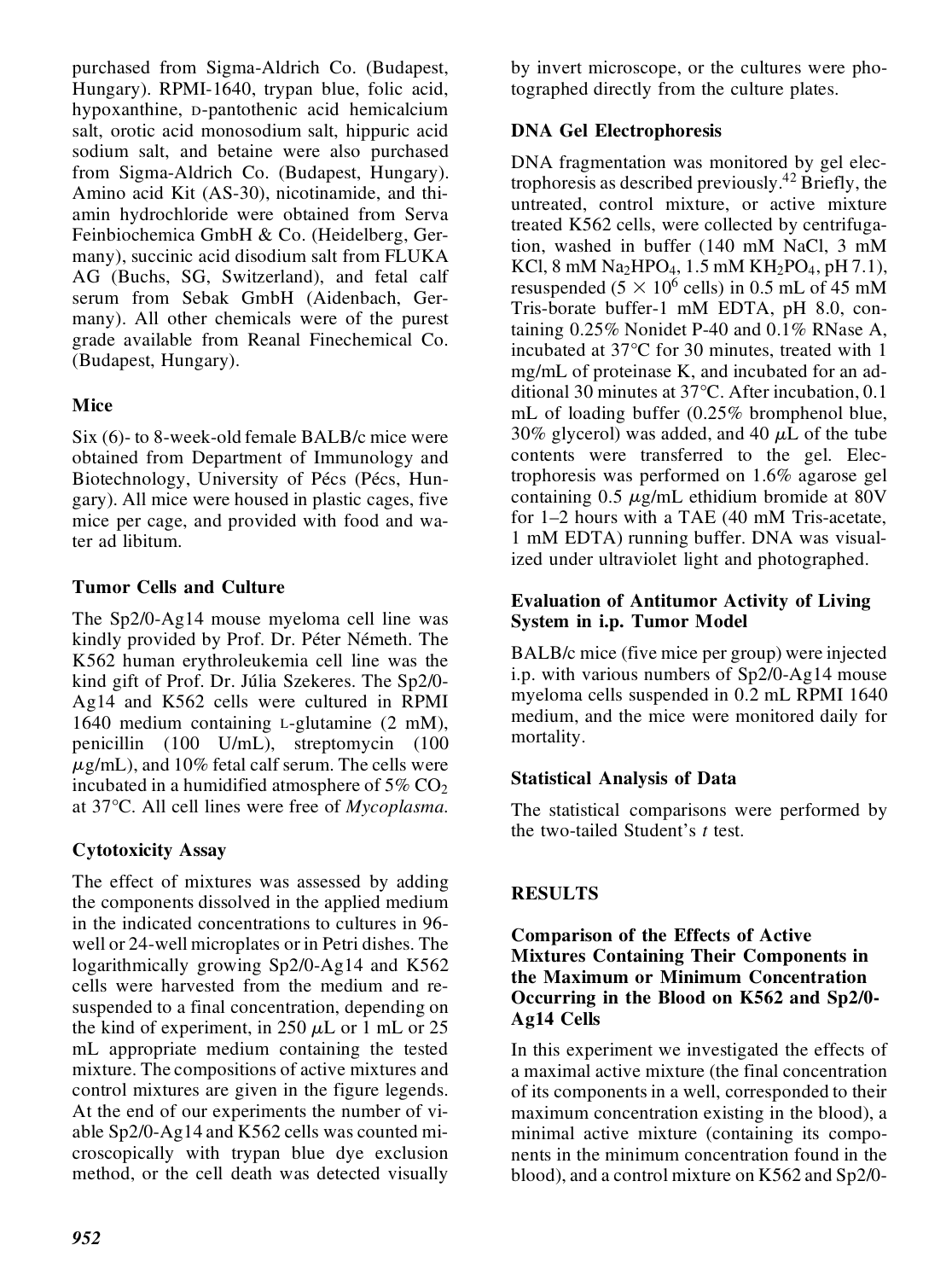Ag14 cells at different initial cell concentrations. We used control mixture in all experiments. The control mixtures contained compounds (amino acid, nucleobases, etc.) similar to the active mixtures. The components of control mixture were chosen from those compounds of 89 substances of the circulatory system that were found in our previous experiments<sup>37,38</sup> ineffective at killing the cancer cells. The number of components, their concentration and, thus, the osmolarity of control mixture, corresponded to the active mixture (in this experiment, to the maximal active mixture).

Thus, the possibility that any effect induced by the active mixtures was the result of an osmotic effect, an aspecific overload of nutrients, an amino acid imbalance, or ammonium toxicity could be excluded. The maximum and minimum concentration in the blood of substances of active mixtures were taken from the scientific literature.43–50 The maximal active mixture was a model of an optimally operating defense system, while the minimal active mixture was a model of a poorly operating defense system. We used different starting cell concentrations because it can be assumed that the number of tumor cells arising simultaneously in different people may be different depending on the carcinogenic effects. Because some substances of the mixtures occur in the medium, we took the concentration of substances in the medium into account when the mixtures were prepared. The sum of the concentration of a given substance in the mixture and the concentration of the same compound in the medium, corresponded to the concentration of the given substance in the serum. The composition of the control mixture, as well as maximal and minimal active mixtures, are shown in Figure 1. L-ascorbate was highly toxic *in vitro* even when it was applied individually at a high concentration as its maximum concentration in the serum; therefore, we determined its nontoxic amount, and this was used in the maximal active mixture. The 2-deoxy-D-ribose, which was a component of active mixture in the previous experiments,37–40 was omitted from the active mixture because we could not find data about its serum concentration in the special literature. The cells were counted when the untreated cells proliferated to approximately  $5 \times 10^5$ . The results were expressed as a percentage of untreated cells. As it appears (Fig. 1), the maximal active mixture (black columns) had a significantly higher effect than the minimal active mixture (shaded columns) and killed all the K562 cells under 125

cells/mL starting cell concentration. Although the minimal active mixture had an effect as well at any initial cell concentration, it was ineffective in destroying all the cells even at 60 cells/mL initial cell concentration. The control mixture (white columns) did not show a cell destructive effect. The results were similar in the case of Sp2/0- Ag14 cells (data not shown). Adherent cells could not be used for these types of experiments because none of the cells, even the untreated ones, could grow under about 2000 cells/mL initial cell concentration (data not shown).

## **Effect of the Amount of Active Mixture on the Length of Time Needed for Death of All K562 Cells**

In this experiment, the relationship between the concentration of active mixture (as a matter of fact, the concentration of its components) and the length of time needed for killing all the cells by the active mixture was investigated. The dilution of mixture was expressed in percentage of a starting mixture, called 100% mixture. The composition of 100% active mixture and 100% control mixture is shown in Figure 2. The length of time needed for cell death was detected for 100%, 50%, 25%, 12.5%, and 6.25% active mixtures. Because the components of active mixture contained by the medium cannot be diluted, we had to enhance the concentration of substances of the 100% active mixture. It was set as high as possible so that we could avoid the osmotic effect.

Practically, we took into account, for each component of active mixture, the 20-fold amount of their maximum serum concentration (given in legend to Fig. 1). In contrast with the preceding experiment the amount of components contained by the medium was not taken into consideration when the mixture was prepared, because the components of medium cannot be diluted. On the other hand, it was not of importance from the point of view of this experiment, and it would have made the experiment unnecessarily complicated. Beside the 2-deoxy-D-ribose, the L-ascorbic acid sodium salt was also omitted from the mixture because it had, even alone, a high toxic effect on the given amount of cells and thus disturbed the experiment. In investigating the length of time of cell death, it was an important condition that any amount of active mixture, except for the lowest (the 6.25% mixture), should destroy all the cells. Because the death of all cells depends on the proportion of concentration of ac-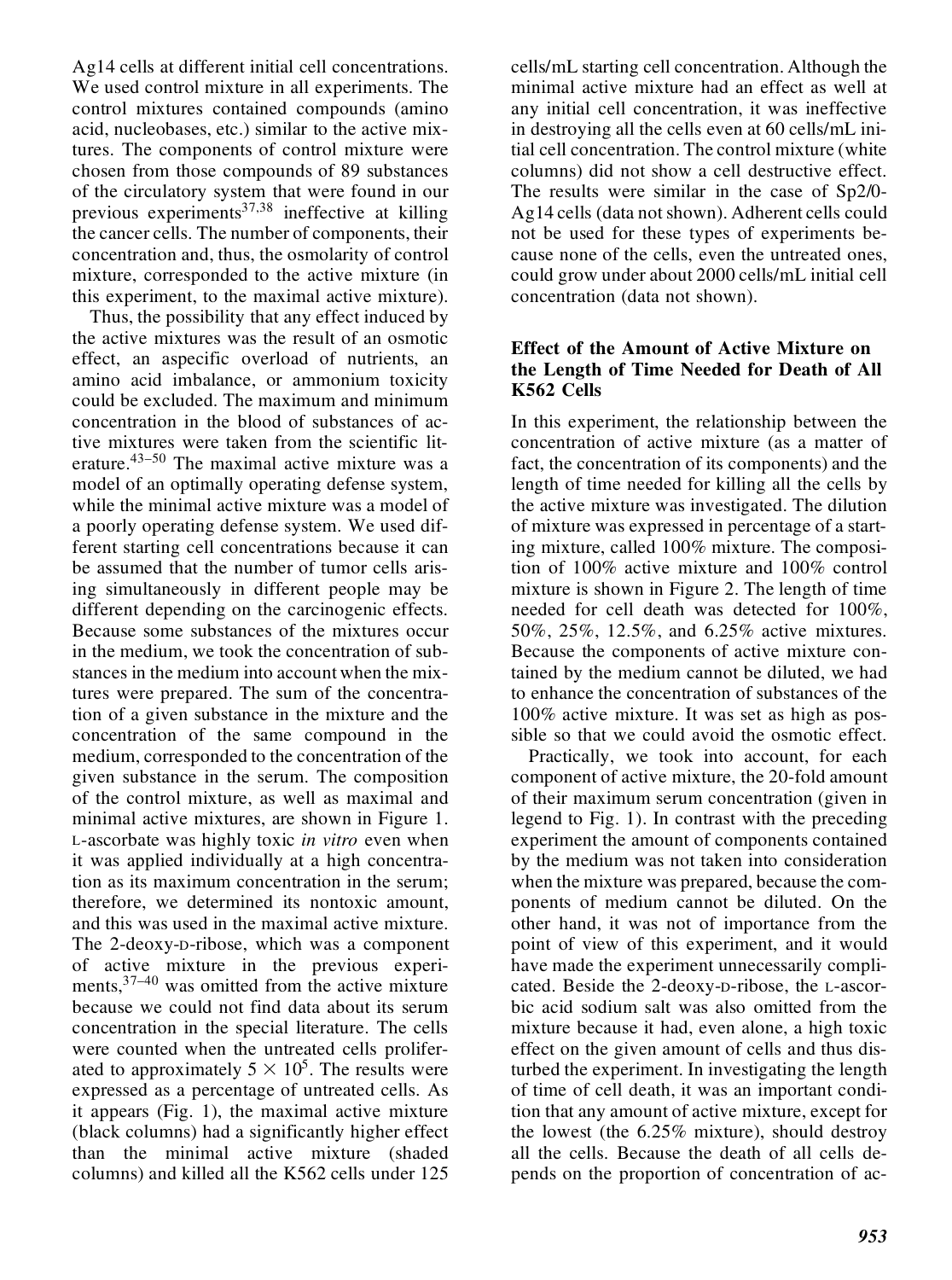

**Figure 1.** Effects of a maximal and a minimal active mixture on K562 cells. The maximal active mixture (black column) contained 67  $\mu$ M L(-)malic acid disodium salt, 151  $\mu$ M L-phenylalanine (+ 91  $\mu$ M in the medium), (1161  $\mu$ M L-arginine hydrochloride in the medium), 161  $\mu$ M *L*-histidine (+ 97  $\mu$ M in the medium), 28  $\mu$ M *L*-tyrosine (+ 110  $\mu$ M in the medium), (101  $\mu$ M L-methionine in the medium), 122  $\mu$ M L-tryptophan (+ 25  $\mu$ M in the medium), (0.8  $\mu$ M d-biotin in the medium), 195  $\mu$ M pyridoxine hydrochloride, 76 *m*M L-ascorbic acid sodium salt, 1.1 *m*M adenine hydrochloride, 0.8 *m*M riboflavin (1 0.5 *m*M in the medium), 122  $\mu$ M D(+)-mannose, 33.5  $\mu$ M hippuric acid sodium salt, and 4  $\mu$ M orotic acid sodium salt. The amount of a given component in the maximal active mixture and its amount in the medium (between brackets) together correspond to the maximum concentration of the given compound in the serum. The minimal active mixture (shaded column) contained 7.5 *m*M L(-)malic acid disodium salt, 15  $\mu$ M L-ascorbic acid sodium salt, 0.6  $\mu$ M adenine hydrochloride, 39  $\mu$ M D(+)-mannose, 5.6  $\mu$ M hippuric acid sodium salt, and 1.1  $\mu$ M orotic acid sodium salt. The other compounds were contained by the medium. The control mixture (white column) contained 67 *m*M succinic acid disodium salt, 151 *m*M L-serine, 161 *m*M L-valine, 28 *m*M L-alanine, 122 *m*M L-proline, 195 *m*M niacin, 76 *m*M folic acid sodium salt, 1.1 *m*M hypoxanthine, 33.5 *m*M betaine, and 4 *m*M uracil. The usual other two components  $(p-(+)$ -glucose and  $p$ -pantothenic acid hemicalcium salt) were contained by the medium. The concentrations are given as final concentrations in a well. The results are expressed as percentage of untreated cells. The values are mean  $\pm$  standard error (bars) for three independent experiments.

tive mixture and cells, on the basis of the previous experiment the concentration of cells was set to 300 cells/mL.

Because it was expected that the concentration of cells do not increase during the experiment, and the cells die under shorter and shorter time intervals as the amount of active mixture increases, the result could not be evaluated by the usual methods. Thus, the cell death was detected visually by invert microscope. The microplates were monitored every day at the same time, and the day was taken as the time of death when all the cells died in every parallel well (six) in which the cells were treated by the same amount of active mixture. It can be seen (Fig. 2) that as the amount of active mixture and thus the mixtureto-cell ratio increased, the length of time needed for death of the same number of cells decreased. Because the cells were not destroyed by the 6.25% active mixture, or by any amount of control mixture, the data concerning their effects could not be plotted in Figure 2.

## **Effect of the Total Number of Cells and the Size of Cultural Surface on the Survival of K562 Cells**

To find out whether the total number of cells or the size of cultural surface can influence the effect of active mixture, we performed experiments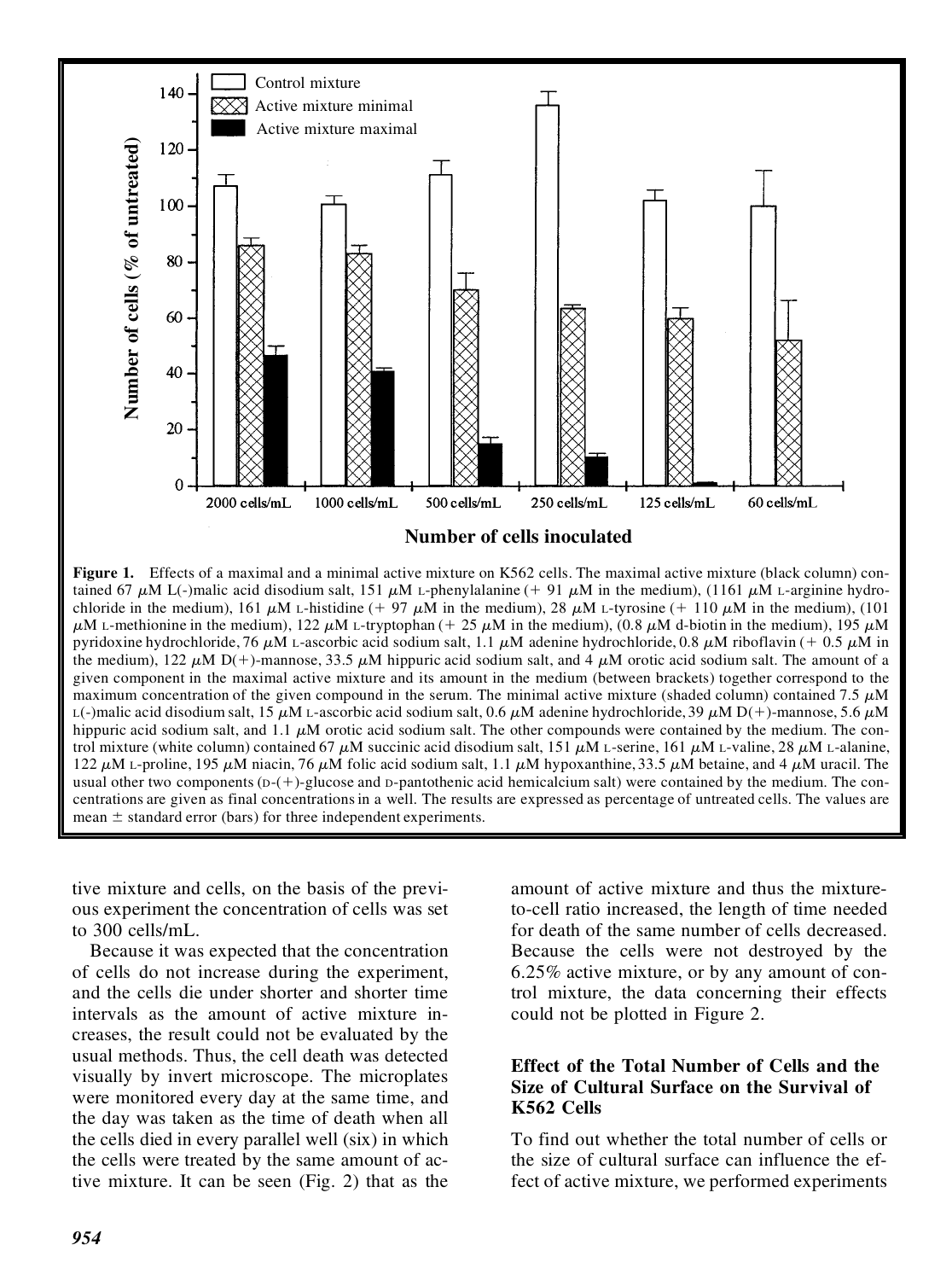

**Figure 2.** Effect of active mixture on the length of time needed for death of all K562 cells. The concentration of cells was 300 cells/mL. The 100% active mixture contained 1.34 mM L(-)malic acid disodium salt, 4.84 mM L-phenylalanine, 3.48 mM L-arginine hydrochloride, 4.9 mM L-histidine, 2.76 mM L-tyrosine, 1.34 mM L-methionine, 2.94 mM L-tryptophan, 0.002 mM d-biotin, 3.9 mM pyridoxine hydrochloride, 0.022 mM adenine hydrochloride, 0.026 mM riboflavin, 2.44 mM  $p(+)$ -mannose, 0.67 mM hippuric acid sodium salt, and 0.08 mM orotic acid sodium salt. The 100% control mixture contained 1.34 mM succinic acid disodium salt, 4.84 mM L-serine, 3.48 mM L-asparagine, 4.9 mM L valine, 2.76 mM L-alanine, 1.34 mM glycine, 2.94 mM L proline, 0.002 mM thiamine hydrochloride, 3.9 mM niacin, 0.022 mM hypoxanthine, 0.026 mM D-pantothenic acid hemicalcium salt,  $2.44 \text{ mM }$  D-(+)-glucose, 0.67 mM betaine and 0.08 mM uracil. The concentrations are given as final concentrations in a well.

where the cells were grown in 96-well or 24-well plates or Petri dishes. The total starting amount of K562 cells was  $2 \times 10^4$ /well in the 96-well plate,  $8 \times 10^4$ /well in the 24 well plate, and 2  $\times$  $10<sup>6</sup>$  in the Petri dishes. In every experiment the concentration of cells was  $8 \times 10^4$  cells/mL medium. The results were independent from the total number of cells and the size of cultural surface. This depended only on the proportion of concentration of the active mixture and the cells (data not shown).

#### **Visual Investigation of the Effect of Active Mixture on the Survival of K562 Cells in the Case of Decreasing Mixtureto-Cell Ratio**

In the current experiment we investigated visually, by invert microscope, what happens when the cells are submitted to a diminishing amount of active mixture (the mixture-to-cell ratio decreases). This was the model of a declining defense system. We used the same 100% active mixture and 100% control mixtures as in the second experiment (Fig. 2). To be able to investigate the effect of diminishing active mixture, we had to set the cell concentration higher than in the second experiment. Taking into consideration that the concentration of cells destroyed totally by the maximal active mixture in the first experiment (Fig. 1) was about 100 cells/mL, and that the 100% active mixture in this experiment is a 20-fold amount of the maximal active mixture used in the first experiment, the cell concentration was set to 20-fold of 100 cells/mL; namely, to 2000 cells/mL. This amount of cells was exposed to the effect of 100% control mixture, or 100%, 50%, 25% or 12.5% active mixture. The cultures were photographed directly from the culture plates, using an inverted phase contrast microscope. The photographs taken after an 8-day incubation period (Fig. 3) illustrate the results.

It can be seen that the untreated cells (Fig. 3A) and the cells treated by the 100% control mixture (Fig. 3B) proliferated to a high number of cells during the 8 days, and all of the cells were alive and well conditioned at the end of experiment. The bulk of cells shown in the photos arose from some mother cells. In contrast with that, all the cells treated with the 100% active mixture were killed (Fig. 3C) without dividing even once. When the 50% active mixture was applied (Fig. 3D), the cells also died, but some of them could divide once before their death and one of those seen in the photo could divide twice. Figure 3E shows the cells when they were exposed to the 25% active mixture. It can be seen in the photograph that at this ratio of mixture and cells the division and death of cells occurring simultaneously were approximately in equilibrium. The death of cells seems apoptotic because of blebbing cells and apoptotic bodies (arrows). When the amount of active mixture was further decreased (to 12.5%), proliferation overtook cell death (Fig. 3F). However, it is important to emphasize that some dying and dead cells can be seen in the photo, and the cell number is significantly lower than the number of untreated (Fig. 3A) and the 100% control-mixture treated cells (Fig. 3B).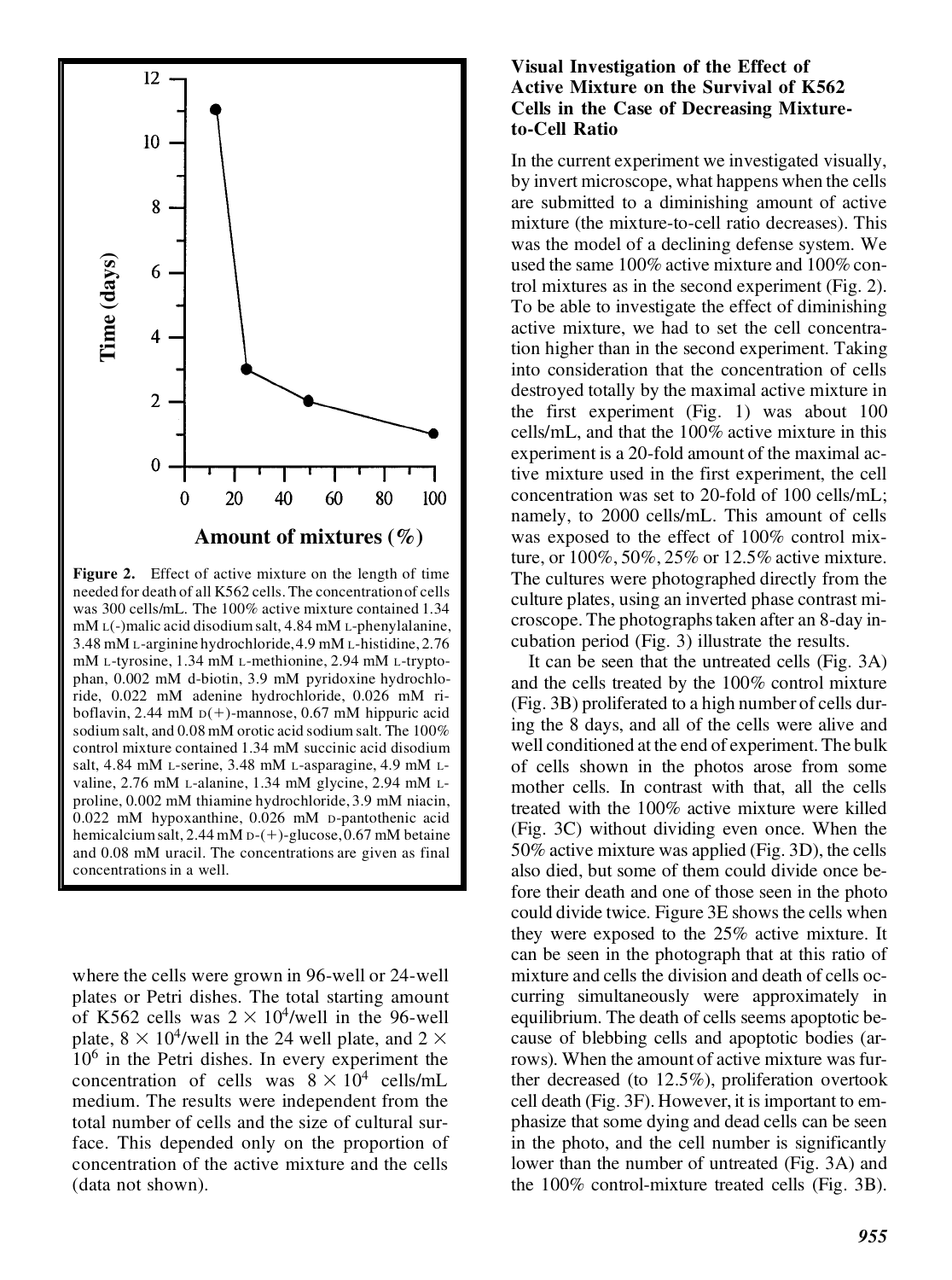

**Figure 3.** Visual comparison of the effect of active mixture and control mixture on K562 cells. The concentration of cells was 2000 cells/mL. The composition of the 100% active mixture and 100% control mixture are given in the legend of Figure 2. Cells were incubated in the growth medium without (**A**) or with 100% control mixture (**B**) or 100% (**C**), 50% (**D**), 25% (**E**), or 12.5% (**F**) active mixture for eight days. Arrows (**E**) show blebbing cells and apoptotic bodies.

## **Investigation of the Apoptosis-Inducing Effect of Active Mixture on K562 Cell Line Detected by Gel Electrophoresis**

We used gel electrophoresis to investigate whether the death of cells in the previous experiment (Fig. 3E) was apoptotic. Therefore, the cell concentration was also set to 2000 cells/mL as in the previous experiment. The K562 cells treated with the same 25% active mixture as in the preceding experiment (Fig. 3E) show fragmentation of DNA into endonucleosome-sized units char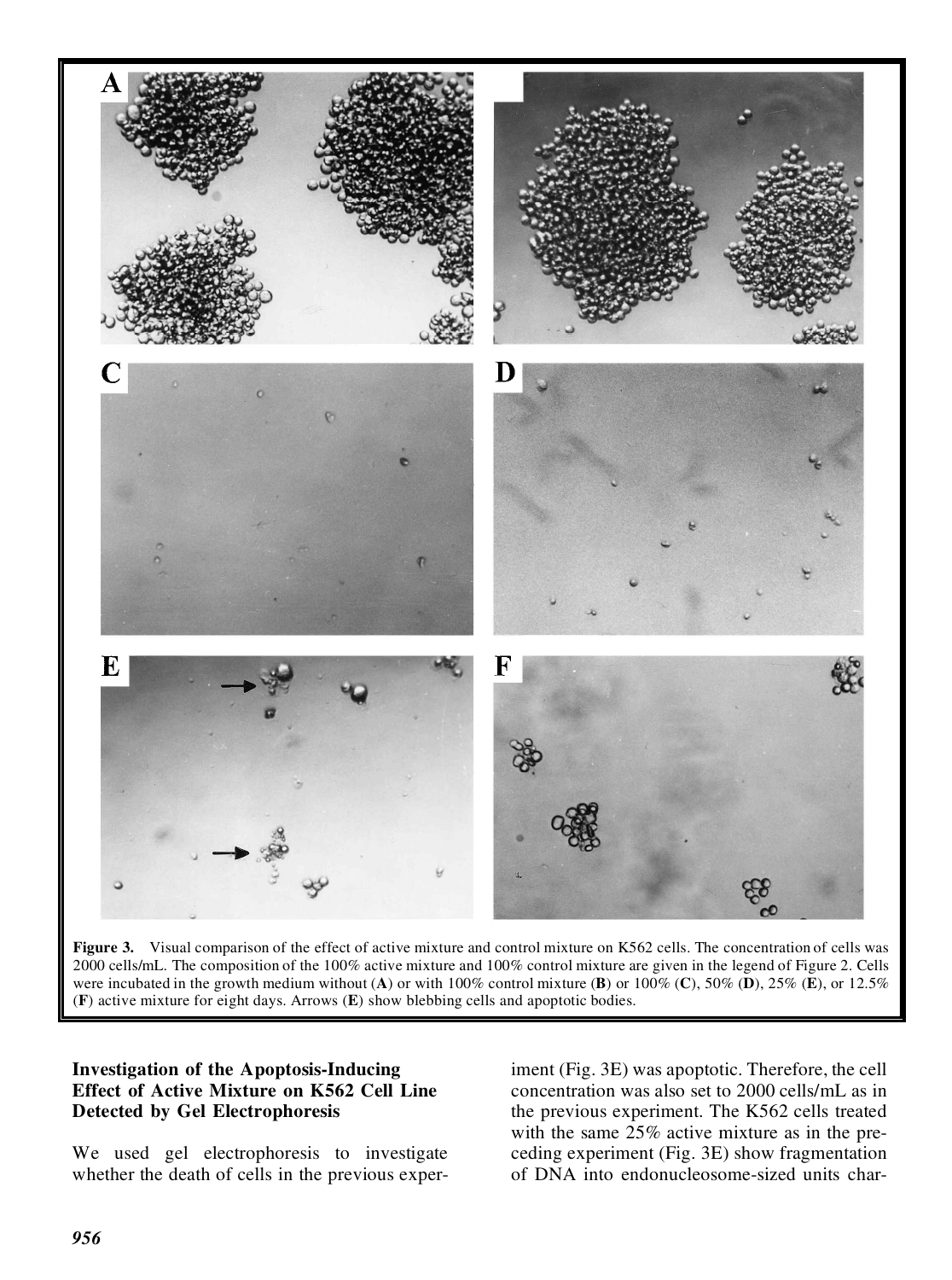acteristic of apoptotic cell death (Fig. 4). In contrast, a ladder-like pattern of DNA fragmentation cannot be seen in the case of untreated cells and in the case of cells treated with control mixture.

#### **Investigation of the Antitumor Activity of the Living System Inoculating Various Numbers of Tumor Cells**

All the mice given injections of  $5 \times 10^3$  or less Sp2/0-Ag14 mouse myeloma cells survived. They showed no evidence of i.p. tumor growth when sacrificed 100 days following injections of the cells (Fig. 5). Inoculating  $1 \times 10^4$  or more cells, every mouse died (Fig. 5).

## **DISCUSSION**

As per our starting hypothesis, a passive antitumor defense system (PADS) exists in the living



system, besides the known immune mechanisms, and the effective agents of this defense are certain small substances of the circulatory system. The supposed operation of the PADS is illustrated by hypothetical figures (Fig. 6).

The concentration of substances of PADS continuously changes in the circulatory system depending on nutrition, age, lifestyle, and so forth, as shown by the lines. The bars symbolize the amount of arising tumor cells. If the number of arising cancer cells remains under a critical value, then the concentration of substances of PADS existing in the environment of given cells is satisfactorily high, in order to destroy all the arising cells (Fig. 6A). According to our thinking, this happens in the majority of the population during their lifetime. If the number of tumor cells arising simultaneously exceeds a critical value because of some reason (e.g., strong carcinogenic effects, viruses, hereditary predisposition to cancer, etc.), then the tumor develops because above the critical value the divisions of cells overcompensate for the killing of cells by the defense mechanism (Fig. 6B).

The other way a tumor develops is by the decrease of concentration of the above-mentioned substances in the circulatory system, in consequence of some reason (e.g., malnutrition, disease, stress, etc.) and thus the impairment of effectiveness of the PADS (Fig. 6C). Although in this case no more tumor cells arise than in the majority of the population, the number of cells can still reach the critical value because of the low concentration of the defense molecules. Obviously, the level of defense never decreases to zero because the majority of substances taking part in it have endogenous sources, only it cannot always operate optimally.

To verify the above mechanism, the effect of active mixtures containing their components at concentrations corresponding to the maximum or minimum concentration of the given components in the serum, was investigated on K562 and Sp2/0-Ag14 tumor cells (Fig. 1). When the substances of active mixture were used in their maximum concentration existing in the blood (maximal active mixture: the model of optimally operating defense system) and the tumor cells at different (decreasing) initial cell concentration were subjected to the effect of this mixture (Fig. 1), we could determine the critical cell number for this condition. This critical cell number was between 125 and 60 cells/mL (about 100 cells/mL). It can be seen (Fig. 1, black columns)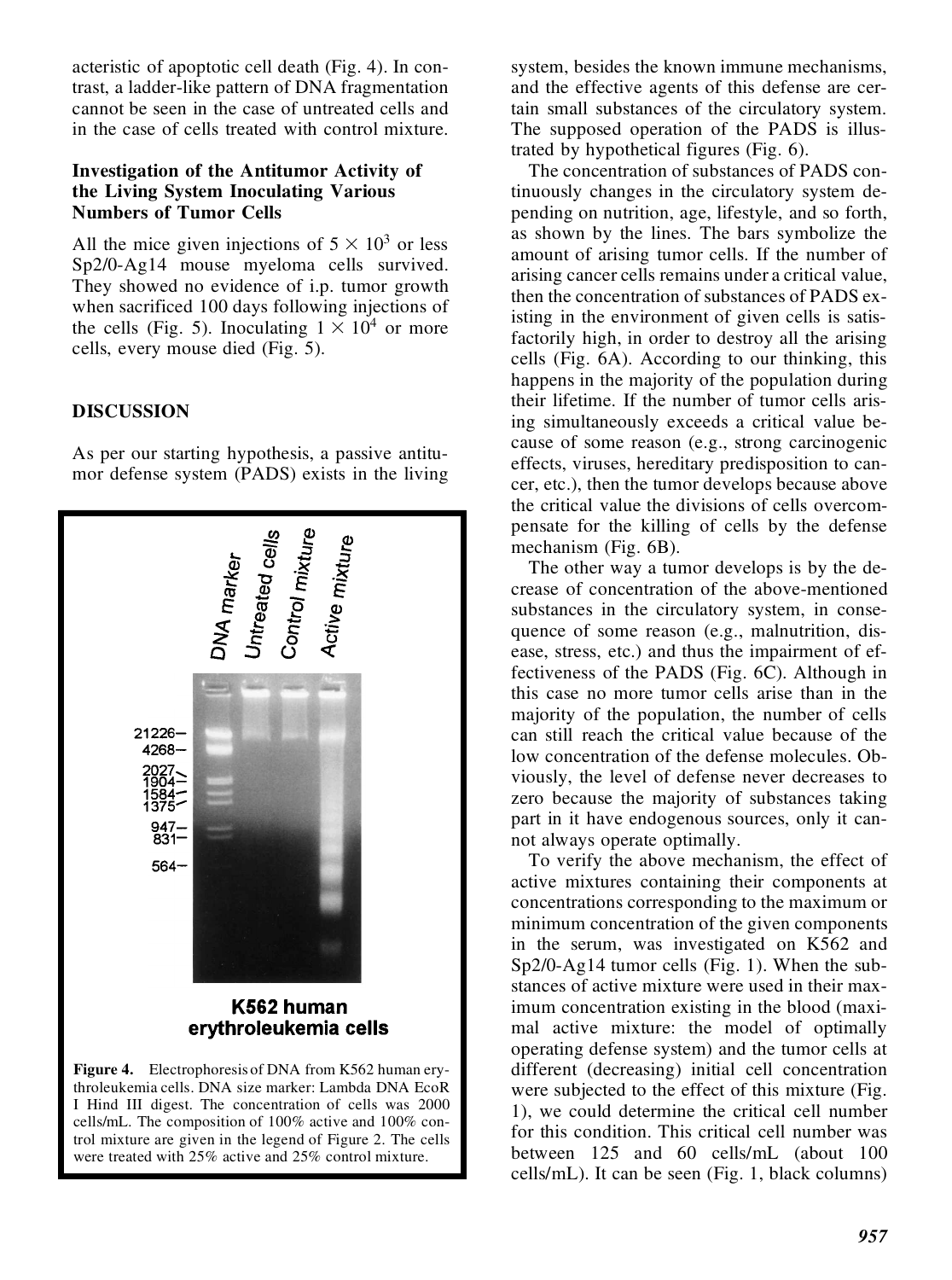

that below this critical value all the cells were killed by the maximal active mixture. This corresponds to the condition that occurs (according to our hypothesis) in the majority of the population during their lifetime (shown in the hypothetical Fig. 6A) when the number of cancer cells arising is less than the critical value. Although the maximal active mixture could not destroy all the tumor cells above the critical value (above about 100 cells/mL) because the cell death was overcompensated by the cell division, it had some cytotoxic effect on the cells at any initial cell concentration compared to the control mixture. Obviously, the proliferation-diminishing effect decreased as the initial cell concentration increased. This situation exists in the living system as is shown in the hypothetical Figure 6B when the cell number gets above the critical value, and thus the tumor develops.

According to an old-standing clinical observation,<sup>51</sup> recidivism does not occur in the case of hematological tumors if the cell number can be decreased by the usual treatment to  $10^6 - 10^5$ , because the defense mechanisms of living systems can destroy the remaining cells. Notwithstanding that the observations of cell culture experiments cannot be adapted directly to living systems, it is interesting to make a calculation with our results since we used a human erythroleukemia cell line. In our experiment (Fig. 1) the active mixture killed about 100 cells/mL; that is, 100,000 cells/L. Taking as an average about 5 liters of blood in a person, the total number of cells is about  $5 \times 10^5$ . This value corresponds to the cell numbers that can be destroyed by the living system. It is not probable that the known immune system kills the cells remaining after treatment, because the majority of clinically relevant tumors are not or only weakly immunogenic, and the treatment generally decreases the effect of the known immune system. If we suppose, in spite of the above, that the known immune system kills the remaining cells, then the fact that it can destroy only a limited number  $(10^6 - 10^5)$  of cancer cells conflicts with the fact that the known immune system is an activable mechanism.

The result of next *in vivo* experiment (Fig. 5) raises a similar contradiction. Mice given injections of  $5 \times 10^3$  or less Sp2/0-Ag14 cells showed no evidence of i.p. tumor growth. Injecting 2-fold  $(1 \times 10^4)$  or more amount of cells, tumors developed in all the rodents in spite of the fact that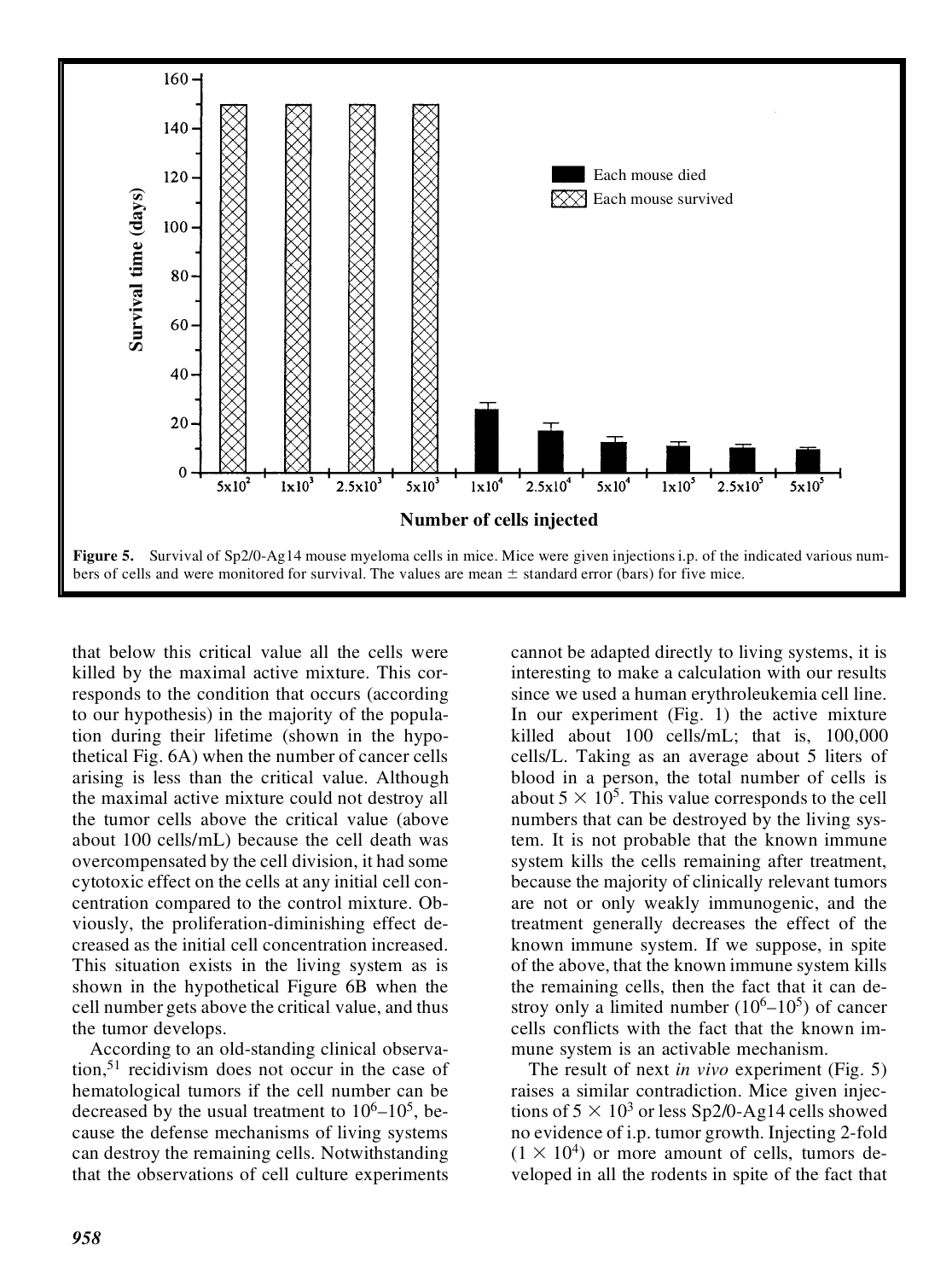

operation of the passive antitumor defense system. The fig ure shows the well operating defense system (**A**), and the passing of the critical cell number in consequence of too many cancer cells arising; (**B**) or decreasing concentration of the defender substances (**C**).

in these mice the immune system might act. A similar finding was reported in another paper<sup>52</sup> about another cell line. A similar experiment done earlier by us, for another reason,  $37,40$  gave the same result. The sharp limit observed (Fig. 5) between the cell number causing the development of tumor and the cell number showing no evidence of tumor growth is also rather strange from the point of view of the known activable immune system. If the known immune system can kill  $5 \times$  $10<sup>3</sup>$  or less cells, why can't the same immune system kill  $1 \times 10^4$  (or more) cells? If it can destroy  $10^6$ – $10^5$  hematological cancer cells, why can it not destroy more cells? These questions become answerable only if we accept that in the living system the PADS and not the known immune system eliminates the cancer cells, because the former has a limited activity that cannot be increased by any signal of the living system (passive), and therefore it can kill only a certain number of cancer cells (under the critical cell number). Namely, in the case of  $5 \times 10^3$  or fewer cells (or less than  $10<sup>6</sup>$  cells) the cell number is under the critical value, and all the cells are destroyed by PADS. In the case of  $1 \times 10^4$  or more cells (or more than  $10<sup>6</sup>$  cells), the cell number is above the critical value and the cell division overcompensates for the amount of cell death. Thus, more cells arise than die and consequently the tumor develops.

When we increased the concentrations of substances of PADS in the circulatory system of BALB/c mice by injections of active mixture,  $37$  the survival time of mice injected i.p. with  $5 \times 10^4$ Sp2/0-Ag14 cells increased significantly. We determined the number of tumor cells present in the ascitic fluid of treated and control mice after finishing treatment.<sup>37</sup> The significant ( $p < 0.001$ ) difference between mean cell number of control  $(9.68 \times 10^7)$  and treated group  $(10.8 \times 10^5)$  excludes the possibility that the increase of survival time was caused only by a roborating effect of substances of active mixture. In another experiment $37$ the treatment with active mixture slowed down the growth of solid tumors significantly. These observations demonstrate that the activity of PADS can be increased from outside. It obviously results from this that the PADS always has an effect in the living system, because the components of active mixture always exist in the circulatory system, only in lower concentrations than in the above experiments.

It can be seen in Figure 1 that the minimal active mixture (the model of a poorly operating defense system) also had an effect on the tumor cells at any initial cell concentration. Obviously, its effect was lower than the effect of maximal active mixture; what is more, the minimal active mixture could not kill all the cells even at the lowest initial cell concentration. That means, if the defense system cannot operate optimally, then the tumor develops even at low concentrations of arising tumor cells as is illustrated in the hypothetical Figure 6C. This happens when the amount of defense substances decreases for some reason. The finding that the control mixture had no cytotoxic effect on tumor cells at all (Fig. 1), demonstrates that the cell-killing effect (the de-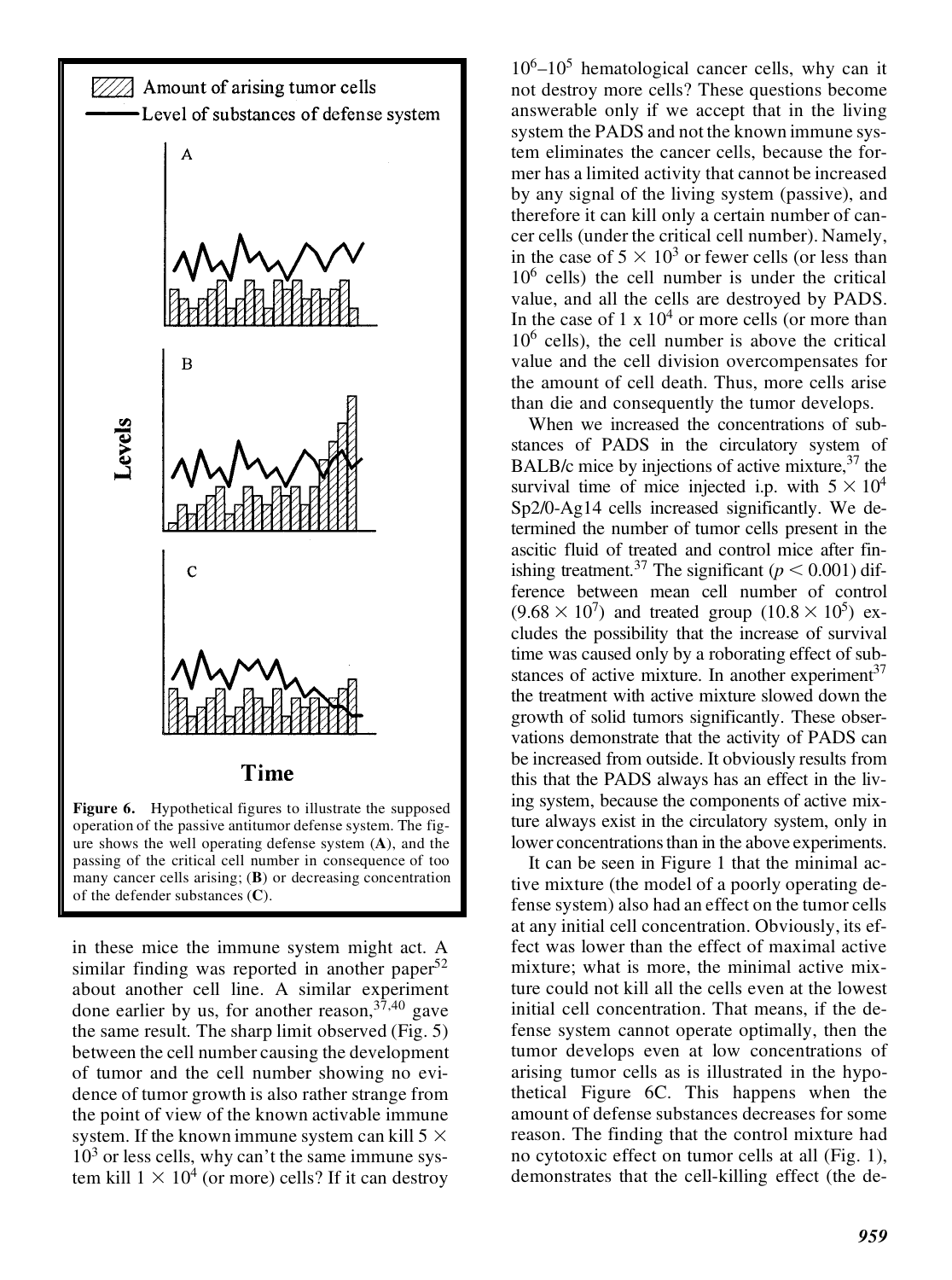fense) is a fundamental feature of the given substances selected experimentally from the compounds of the circulatory system. The adherent cells could not be used in similar experiments because they could not proliferate at the above-mentioned low cell concentration, even in the absence of any treatment. However, the results of our previous experiments $37,38,40$  performed with a higher number of adherent cells (40,000 cells/mL) and obviously with a higher amount of active mixture than in the present study, and our *in vivo* experiment with solid tumors,  $37$  make it probable that the substances of PADS can kill, in the living system, a certain number of this type of cells also.

It was demonstrated that the effect of active mixture was independent from the total number of cells and the size of cultural surface; it only depended on the proportion of concentration of active mixture and concentration of cells (data not shown).

The question may be raised whether the total amount or the concentration of the given compounds in the circulatory system has higher importance from the point of view of the PADS. The experimental results show (Fig. 2) that the length of time needed for death of the same amount of cells decreases as the concentration of active mixture increases. This means that the rate of cell death depends on the concentration of the active mixture. Obviously, the rate of cell division is conditioned by the concentration of the cells. To our thinking, in the living system cell division and cell death compete with each other ceaselessly. Their relative rate determines whether the tumor does or does not develop. At the critical value, the rate of division and the rate of death are equal. Below the critical value, the rate of cell death is higher than the rate of division and so all the cells die (Fig. 1, below 125 cells/mL), but above the critical value the rate of cell division is higher than the rate of death and the tumor develops (Fig. 1, above 125 cell/mL and in any cases of minimal active mixture). This speculation fits in well with the opinion of oth $ers<sup>53</sup>$  that the growth of a tumor is regulated not only by the rate at which tumor cells divide, but more importantly by the rate at which they die. As appears in Figure 2, the 6.25% of active mixture could not kill all the cells because the rate of cell death was at such a low level that it was already overcompensated by the rate of cell division. At 12.5% of active mixture the rate of cell death was only barely higher than the rate of cell division and thus, the death of all the cells needed 11 days. In the case of 25% (or higher) active mixture, the rate of cell death was significantly higher than the rate of cell division; therefore, only 3 days (or less) were needed for death of all the cells. The above findings indicate the necessity of keeping the optimal concentration of substances of the defense system in the blood every time.

The importance of that is further corroborated by the experiment (Fig. 3) in which we investigated visually (by photos) what happens with the tumor cells when the effectiveness of defense is shifted from the optimally operating to the poorly operating condition. It may be seen in the photos of Figure 3 that as the amount of active mixture decreased (in other words, as the effectiveness of the defense system declined) the division of K562 cells became more and more dominant compared to the cell death. While in the case of 100% active mixture all the cells were destroyed before they could divide only once (Fig. 3C), in the case of 50% active mixture some cells could already divide once before their death (Fig. 3D). As the amount of active mixture decreased further (to 25%), the rate of cell division became commensurable with the rate of cell death (Fig. 3E). This is the point at which the mixture-to-cell ratio is about the critical value, and the cell division and cell death occurring simultaneously are in equilibrium. It can be seen clearly in the photo that cell death is accompanied by cell blebbing and formation of apoptotic bodies (Fig. 3E; arrows), which has been discovered to be a late event in apoptosis and a marker of it. K562 cells grown in the same condition show fragmentation of DNA into endonucleosome-sized units demonstrated by agarose gel electrophoresis (Fig. 4). This corroborates that the apoptotic death of cells can be seen in the photo (Fig. 3E; arrows). The above results are consistent with our previous findings demonstrating that the active mixture induced the apoptosis of tumor cells. $39,40$  If in this situation (Fig. 3E) in the living system, the concentration of substances of defense mechanism gets higher (e.g., due to nutrition or a preventive medicine containing the mentioned substances), then the equilibrium of death and division shifts to direction of death (to the direction of previous state as shown in the Fig. 3D) and all the tumor cells will die. However, if the concentration of components of the defense system further decreases (e.g., in consequence of stress, illness, malnutrition) then the cell division will overcompensate the cell death and the tumor devel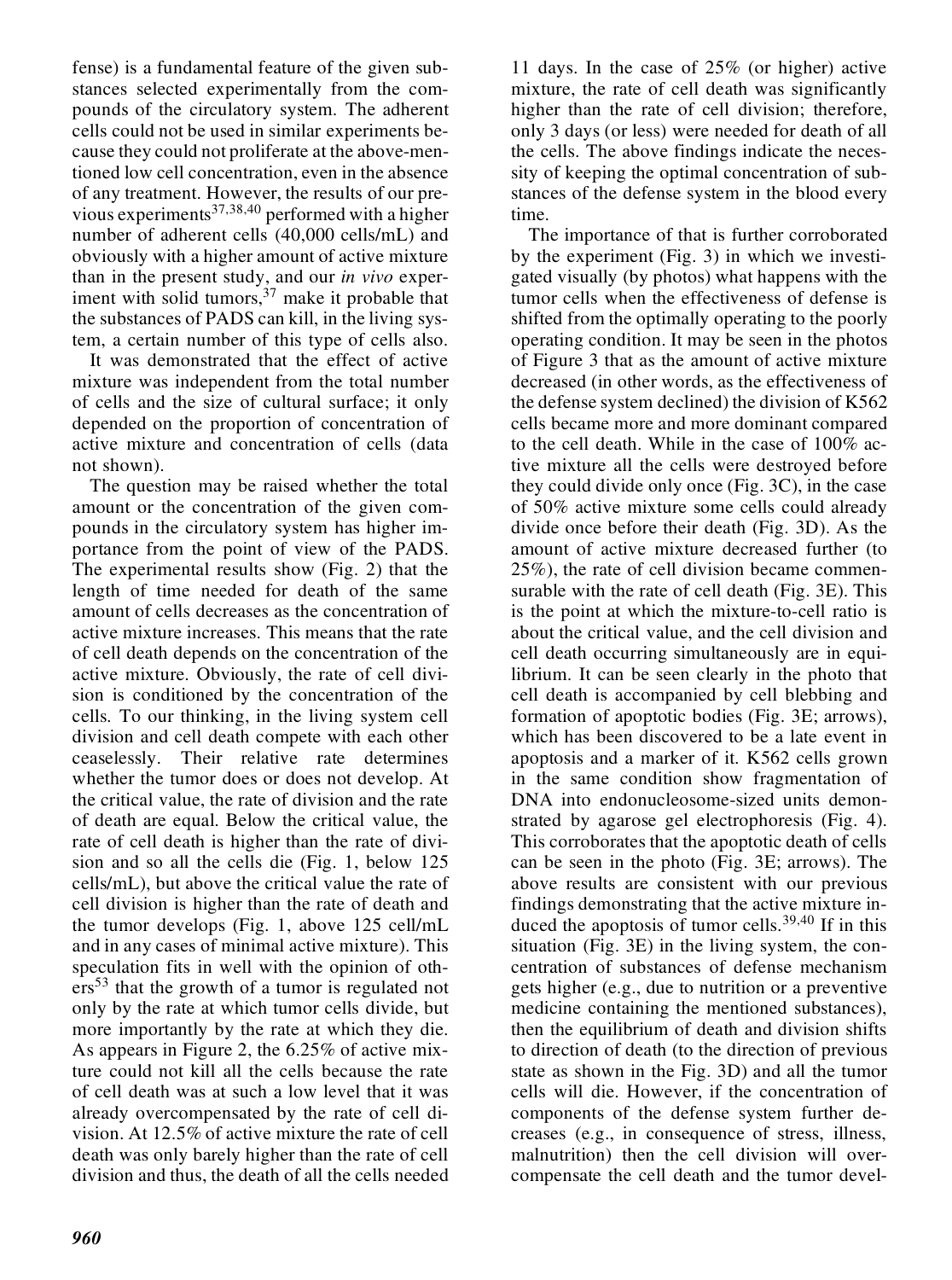ops, it can be seen in Figure 3F. It is important to emphasize that in the last photo (Fig. 3F), some caduceus and dead cells can be seen and the number of cells is significantly lower than the number of cells untreated or treated by the control mixture (Fig. 3A and 3B). This means that the PADS has an influence even in the presence of a growing tumor, because the tumor cells are always subjected to the effect of the "defender" molecules, only in the case of a growing tumor the rate of cell division is higher than the rate of cell death. This statement is supported by the observation that the maximal active mixture slowed down the proliferation of cells compared to untreated cells above 125 cells/mL cell concentration (Fig. 1), and that in our *in vivo* experiments,  $37$ although the concentration of active mixture ensured by the treatment was not enough to kill all the tumor cells and cure the animals, could still eliminate more than 99% of tumor cells injected i.p. and increase the survival time of mice, as well as slowing down significantly the growth of solid tumors in the treated animals.

Once the existence of the PADS has been accepted, various observations can be explained. For example, the monoclonality of the majority of tumors cannot be explained by the effect of the known immune system, because the clonal origin of tumors is observed in immunosuppressed patients.<sup>54</sup> It can only be elucidated by the existence of a critical cell number and a passive defense mechanism possessing a relatively constant level of activity. This can be demonstrated clearly in the above photos. If the level of defense is high enough or the number of arising cell is low, in other words, the rate of cell death is much higher than the rate of cell division then all the cells die before they can divide only once. This situation occurs in Figure 3C. As the number of arising cancer cells (in other words, the rate of cell division) increases or the level of defense (in other words, the rate of cell death) declines, the probability rises that some of the cancer cells can divide once before they die, similarly as in Figure 3D. The number of cells that can divide twice, three times, and so on, decreases considerably. In the above-mentioned photo (Fig. 3D), many cells can be seen that could divide once before death, but only one cell can be seen that could divide twice. The more cancer cells arise (e.g., because of carcinogenic effect) or the lower the level of defense (e.g., because of malnutrition), the higher the probability that at least one of the cells can divide so many times that the

number of its daughter cells reaches the critical value. Obviously, if the number of arising cells is very high due to determinants such as hereditary susceptibility, then the probability increases that the number of daughter cells of more than one original cell can reach the critical value, and the tumor will be polyclonal. This is in accordance with the observation that the majority of human tumors are of monoclonal origin excepting, for example, hereditary tumors.27,55 The majority of tumors in animals also show monoclonality.<sup>54</sup>

There are other observations (e.g., contradiction in the incidence of cancer with advancing age and in AIDS, the observations about the effects of nutrition and malnutrition, etc.) that can also be explained only if we accept the existence of PADS as it is detailed in our theoretical (epidemiological) paper. $41$ 

Finally, it was reported earlier that many substances of PADS, namely ascorbic acid,  $56,57$  arginine,<sup>58</sup> 2-deoxy-p-ribose,<sup>59</sup> mannose,<sup>60</sup> orotic acid,<sup>61</sup> pyridoxine,<sup>62</sup> riboflavin,<sup>63</sup> and tyrosine,<sup>64</sup> had antitumor effect when they were used singly. Taking our experimental findings into account that the above substances, moreover, could increase the effect of each other on tumor cells synergistically,  $37-40$  the above observations about the effect of the same substances singly strongly support the existence of the PADS and corroborate our results.

Investigation (by DNA microarray, real-time quantitative PCR, nuclear magnetic resonance [NMR], etc.) of the mechanism of cell death (apoptosis) induced by the substances of PADS is in progress in our laboratory.

From the knowledge of substances taking part in the defense system the possibility arose of practical usage as medication, which has been protected by patent in Hungary<sup>65</sup> and in many other countries. On the basis of patents two products (Culevit<sup>®</sup> tablets and Culevit<sup>®</sup> cream [Culevit, Budapest, Hungary]) have been developed. The development of an infusion (Culesol) is in preclinical phase.

## **ACKNOWLEDGMENTS**

The author thanks Prof. Dr. B. Sümegi, Dr. L. Lex, and Dr. M. Bors for continuous support, and Dr. F. Gallyas, Jr. for critical reading of manuscript. The author also thanks H. Halász for excellent technical assistance, and Prof. Dr. P. Németh for his help.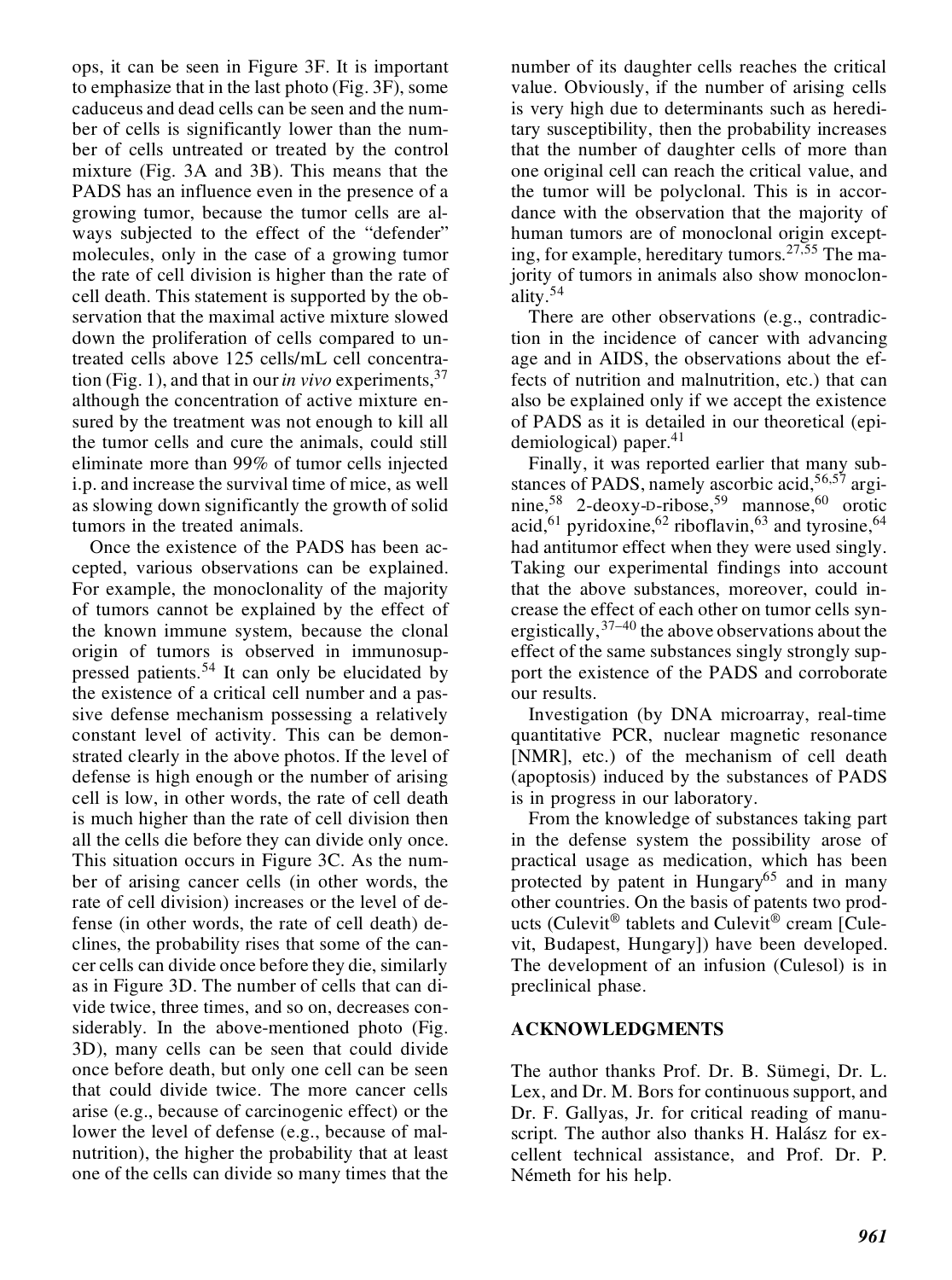## **REFERENCES**

- 1. Fauci AS. The human immunodeficiency virus: Infectivity and mechanisms of pathogenesis. *Science* 1988; 239:617.
- 2. Reif AE. Immunosurveillance reevaluated in light of AIDS. In: Lapis K, Eckhardt S, eds. *Lectures and Symposia 14th International Cancer Congress*. Budapest, Hungary, 1986. Basel: Karger, Budapest: Akadémiai Kiadó, 1987:321.
- 3. Kalish RS, Schlossman SF. The T4 lymphocyte in AIDS. *N Engl J Med* 1985;313:112.
- 4. Zunich KM, Lane HC. Immunologic abnormalities in HIV infection. *Hematol Oncol Clin N Am* 1991;5:215.
- 5. Gootenberg JE, Stewart CL, Vetro SW, Bellanti JA. Lack of graft rejection in a renal transplant recipient with AIDS. *Ann Allergy* 1991;67:123.
- 6. Rabkin CS, Biggar RJ, Horm JW. Increasing incidence of cancers associated with the human immunodeficiency virus epidemic. *Int J Cancer* 1991;47:692.
- 7. Rabkin CS, Blattner WA: HIV infection and cancers other than non-Hodgkin lymphoma and Kaposi's sar coma. *Cancer Surv* 1991;10:151.
- 8. Casabona J, Melbye M, Biggar RJ, and the AIDS Registry Contributors. Kaposi's sarcoma and non-Hodgkin's lymphoma in European AIDS cases. No excess risk of Kaposi's sarcoma in Mediterranean countries. *Int J Cancer* 1991;47:49.
- 9. Schechter MT, Marion SA, Elmslie KD, et al. Geographic and birth cohort associations of Kaposi's sar coma among homosexual men in Canada. *Am J Epidemiol* 1991;134:485.
- 10. Rabkin CS, Goedert JJ, Biggar RJ, Yellin F, Blattner WA. Kaposi's sarcoma in three HIV-infected cohorts. *J Acquir Immune Defic Syndr* 1990;3(suppl. 1):S38.
- 11. Mueller BU, Butler KM, Higham MC, et al. Smooth muscle tumours in children with human immunodeficiency virus infection. *Pediatrics* 1992;90:460.
- 12. Levin MA. Acquired immunodeficiency syndrome malignancies. *Semin Oncol* 2000;27:389.
- 13. Weiss RA. Viruses, cancer and aids. *FEMS Immunol Med Microbiol* 1999;26:227.
- 14. Myers AM, McCarty E, Abernathy C, Moore GE. Breast cancer in a man with HIV infection. *AIDS* 1992; 6:1218.
- 15. Hokama Y, Nakamura RM. *Immunology and Immunopathology.* Boston: Little, Brown & Co., 1982.
- 16. Prehn LM. Immunostimulation of highly immunogenic target tumor cells by lymphoid cells in vitro. *J Natl Can cer Inst* 1976;56:833.
- 17. Prehn RT. The immune reaction as a stimulator of tu mor growth. *Science* 1972;176:170.
- 18. Prehn RT. Stimulatory effects of immune reactions upon the growths of untransplanted tumors. *Cancer Res* 1994;54:908.
- 19. Fodstad Ø, Hansen CT, Cannon GB, et al. Lack of correlation between natural killer activity and tumour growth control in nude mice with different immune defects. *Cancer Res* 1984;44:4403.
- 20. Le Lann-Terrisse AD, Fournié GJ, Benoist H. Nucleosome-dependent escape of tumour cells from naturalkiller-mediated lysis: Nucleosomes are taken up by target cells and act at a postconjugation level. *Cancer Immunol Immunother* 1997;43:337.
- 21. Hamburger AW, White CP. Growth factors for human tumor clonogenic cells elaborated by macrophages isolated from human malignant effusions. *Cancer Immunol Immunother* 1986;22:186.
- 22. Sheid B. Angiogenic effects of macrophages isolated from ascitic fluid aspirated from women with advanced ovarian cancer. *Cancer Lett* 1992;62:153.
- 23. Al-Sarireh B, Eremin O. Tumour-associated macro phages (TAMS): Disordered function, immune suppression and progressive tumour growth. *J R Coll Surg Edinb* 2000;45:1.
- 24. Walker PR, Saas P, Dietrich P. Role of Fas ligand (CD95L) in immune escape. The tumour cell strikes back. *J Immunol* 1997;158:4521.
- 25. Hewitt HB. Failure of cancer research. *J R Soc Med* 1991;84:321.
- 26. Steel GG. Cell loss as a factor in the growth rate of hu man tumours. *Eur J Cancer* 1967;3:381.
- 27. Stockdale FE. Cancer growth and chemotherapy. In: Rubenstein E and Federman DD, eds. *Scientific American Medicine*. New York: Scientific American Inc., 1984:1.
- 28. Liotta LA. The biology of metastasis. In: Kelley WN, DeVita VT, DuPont HL, et al. eds. *Textbook of Internal Medicine*. Philadelphia: JB Lippincott Co., 1989:1144.
- 29. Rabkin CS, Biggar RJ, Melbye M, Curtis RE. Second primary cancers following anal and cervical carcinoma: Evidence of shared etiologic factors. *Am J Epidemiol* 1992;136:54.
- 30. Kitamura K, Mitsudomi T, Ishida T, et al. Adenocarci noma and squamous cell carcinoma in the same lobe of the lung. *Respiration* 1991;58:226.
- 31. Wallach DFH. Membrane permeability. In: Wallach DFH, Schmidt-Ullrich R, eds. *Membrane Molecular Biology of Neoplastic Cells*. Amsterdam: Elsevier Scientific Publishing Co., 1975:293.
- 32. Cameron E, Pauling L, Leibovitz B. Ascorbic acid and cancer: A review. *Cancer Res* 1979;39:663.
- 33. Medina MÁ, Márquez J, Núnez de Castro I. Interchange of amino acids between tumor and host. *Biochem Med Metab Biol* 1992;48:1.
- 34. Traut TW. Physiological concentrations of purines and pyrimidines. *Mol Cell Biochem* 1994;140:1.
- 35. Kubota R, Kubota K, Yamada S, et al. Methionine uptake by tumor tissue: A microautoradiographic com parison with FDG. *J Nucl Med* 1995;36:484.
- 36. Hübner KF, Purvis JT, Mahaley SM Jr, et al. Brain tu mor imaging by positron emission computed tomography using 11C-labeled amino acids. *J Comput Assist Tomogr* 1982;6:544.
- 37. Kulcsár Gy. Inhibition of the growth of a murine and various human tumor cell lines in culture and in mice by mixture of certain substances of the circulatory system. *Cancer Biother* 1995;10:157.